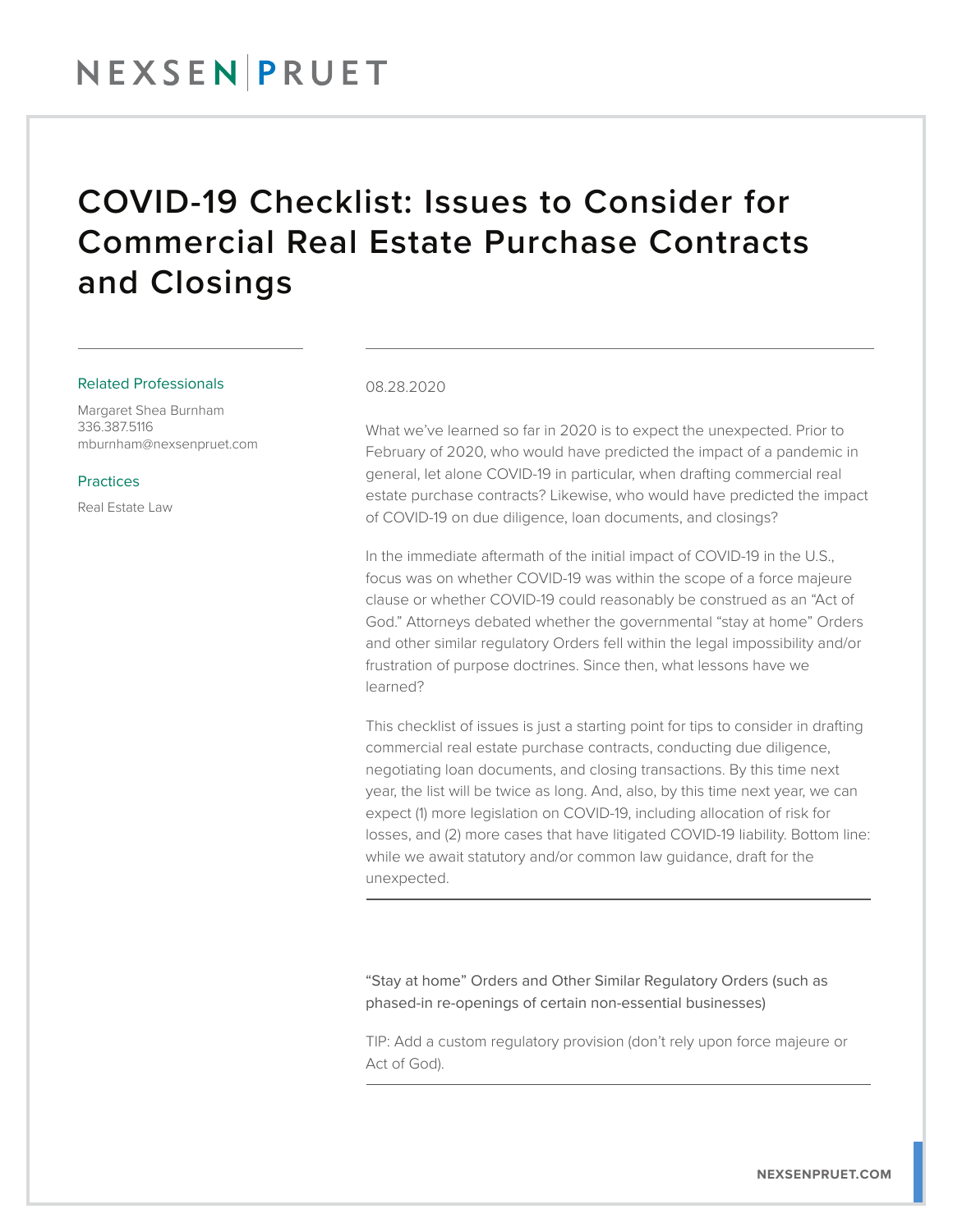### Pandemic/Coronavirus/COVID-19 specific provisions

TIP: Add a custom pandemic provision (don't rely upon force majeure or Act of God).  $\overline{a}$ 

### Default/Cure

TIP: Extend cure periods until a reasonable period of time following the lifting of "stay at home" Orders and other similar regulatory Orders.<sup>1</sup> J

### Right to Terminate

TIP: Consider whether either party should have a right to terminate if COVID-19 delays exceed a certain length of time. And, in such an event, does the buyer receive a full refund of the earnest money deposit even if the COVID-19 issue arises after the expiration of the due diligence period?  $\overline{a}$ 

### Force Majeure

TIP: For contracts utilizing a force majeure provision, include pandemics/Coronavirus/COVID-19 and consider whether the provision should be reciprocal.

Consider whether a force majeure clause is applicable "after" knowledge of the Coronavirus/COVID-19 pandemic. Think about how often a force majeure clause is based upon something unanticipated (as opposed to Coronavirus/ COVID-19 which is now a known risk).  $\overline{a}$ 

### Acts of God

TIP: Going forward, there is no reason to risk whether COVID-19 is or isn't an "Acts of God" – address pandemics/ Coronavirus/COVID-19 specifically.  $\overline{a}$ 

Time Is of the Essence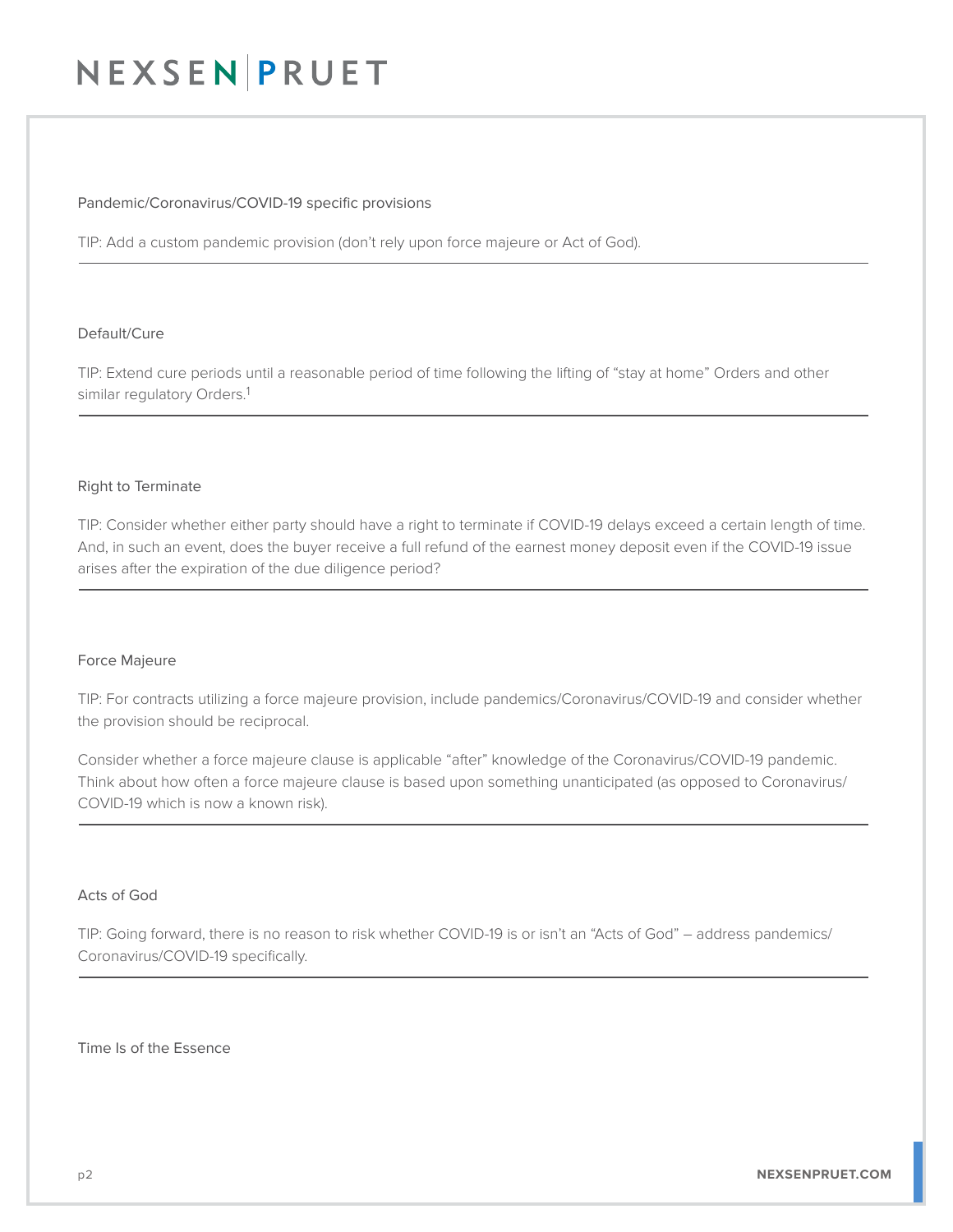TIP: If your contract has a "time is of the essence" clause, consider a carve out for a COVID-19 delay.<sup>2</sup> J

#### Notice/Address

TIP: Consider providing alternative notice addresses while a "stay at home" Order is in effect or while "work at home" is a common practice.  $\overline{a}$ 

### Notice/service:

TIP: Consider whether "notice" will be valid if "return receipt" or "signed receipt" is specified and such provisions are being waived (ignored?) by delivery services.  $\overline{a}$ 

Provisions requiring governmental approvals/permits:

TIP: Provide for extensions forCOVID-19 delays. J

Contract conditions requiring compliance with governmental regulations that may not be achieved within normal time frames:

TIP: Customize the conditions. J

Conditions precedent: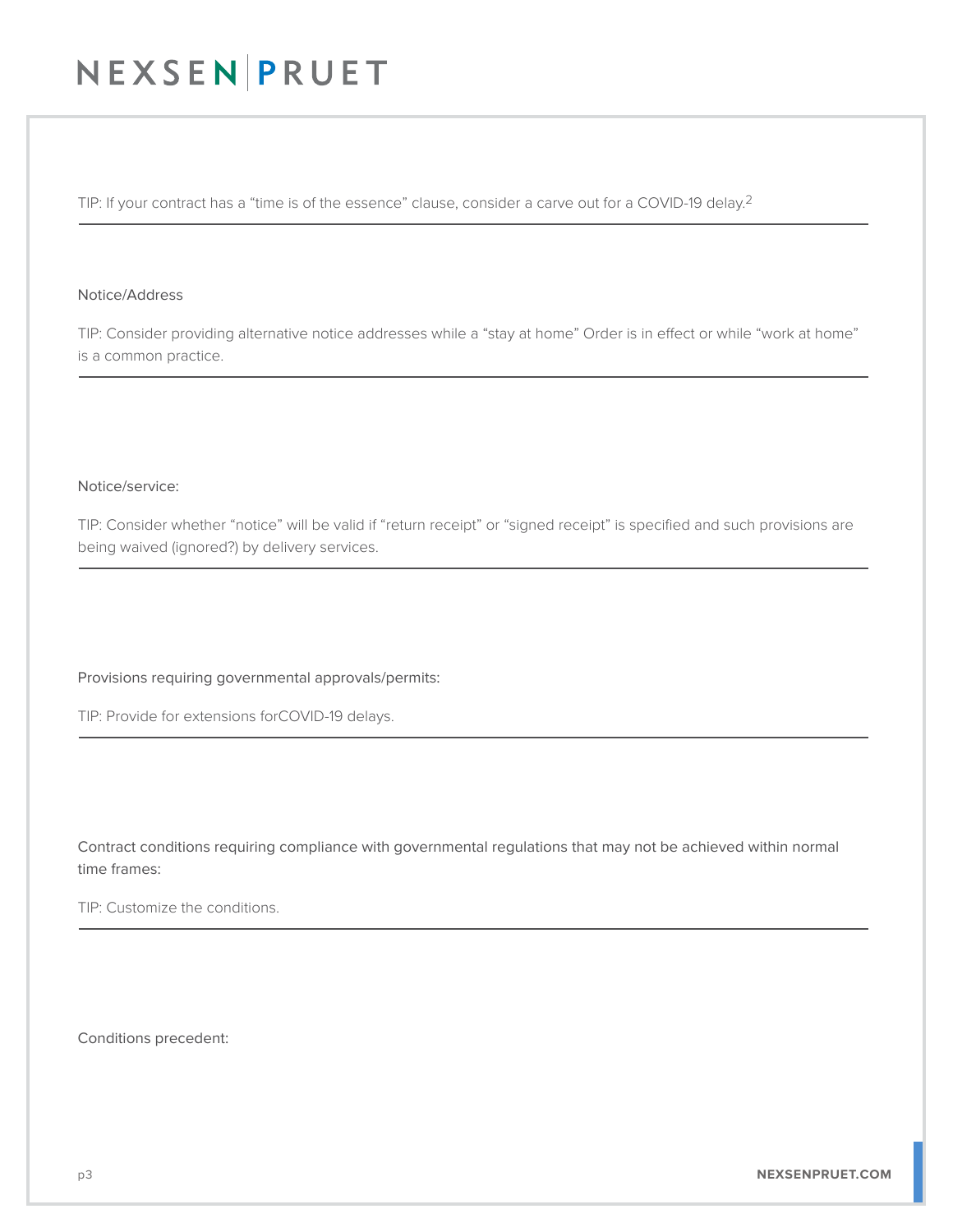TIP: Consider adding a "business as usual" provision.3 L

Insurance issues:

TIP: Buyer to discuss available insurance products with buyer's insurance agent.<sup>4</sup>  $\overline{a}$ 

Forum selection:

TIP: Consider modifying provisions that are geographic dependent in light of travel restrictions.<sup>5</sup>  $\overline{a}$ 

Prorations of rent and additional rent:

TIP: Consider how rent and additional rent should be adjusted between the seller and the buyer in light of:

-the inability of tenant(s) to operate during closures?

-the inability of seller (as landlord) to provide certain amenities during closures?

-an unusually large one-time expense (such as a closure due to a COVID-19 outbreak)?

-additional on-going expenses related to COVID-19 (such as security, sanitization, etc.)

-which of these additional expenses are properly within the definition of operating expenses chargeable to the tenant (s)? Ĺ

Post-closing collection of rent and additional rent: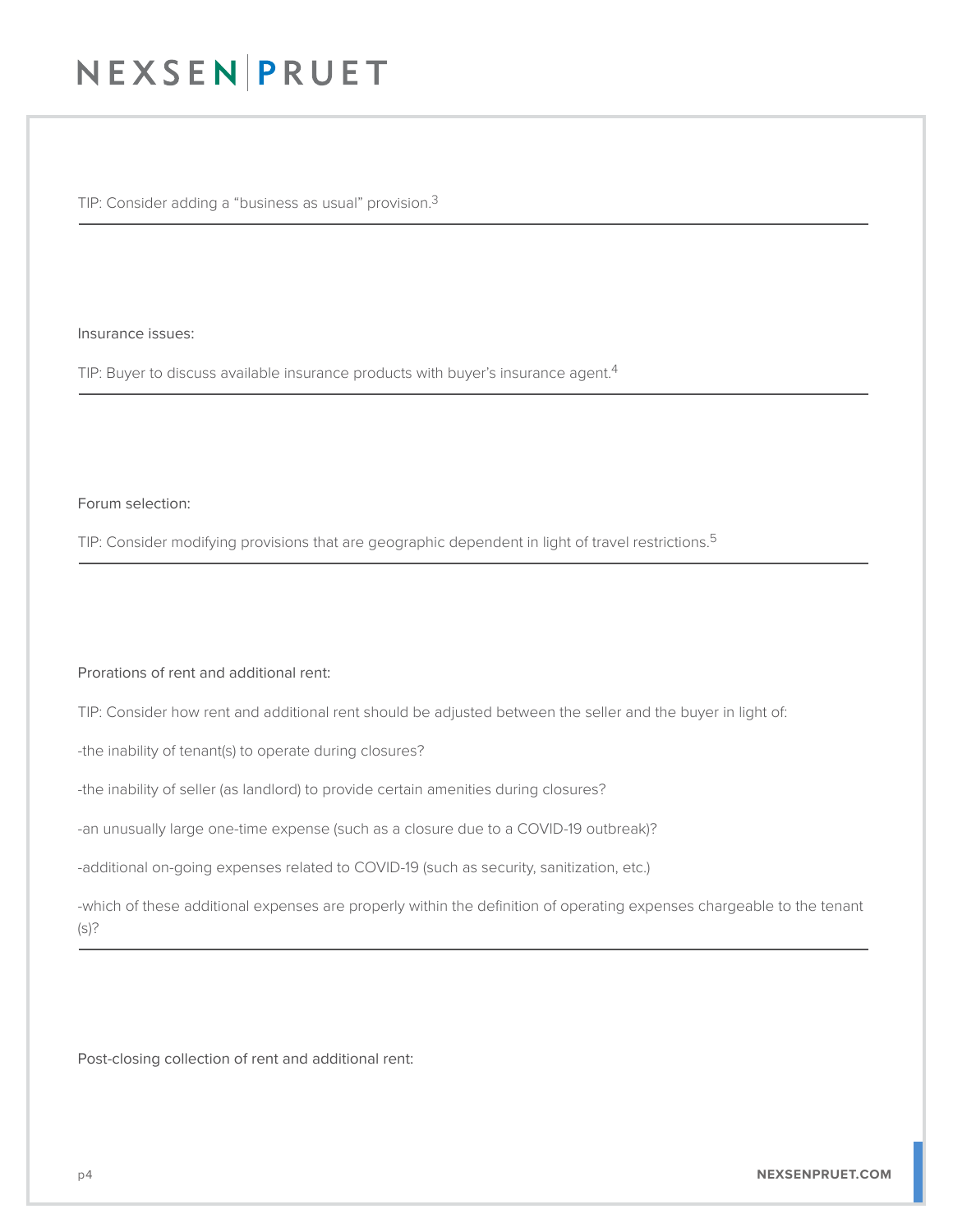TIP: Consider the impact of COVID-19 on post-closing collection of rent and additional rent:

-who bears the risk of non-payment of rent and additional rent?

-what changes are appropriate for the post-closing rent collection provision?  $\overline{a}$ 

### Tenant Issues for Investment Property

Is the tenant able to be open for business under applicable Orders?

TIP: Risk to be assessed by buyer during due diligence period.  $\overline{a}$ 

What is the current financial status of the tenant in light of COVID-19?6

TIP: Risk to be assessed by buyer during due diligence period.  $\overline{a}$ 

What is the landlord's ability to foreclose under emergency Orders if the tenant defaults?

Will the default be "excused" because of COVID-19?

TIP: Risk to be assessed by buyer during due diligence period.  $\overline{a}$ 

What landlord liability issues exist as a result of COVID-19? Will the landlord be obligated to ensure compliance by the building's tenants and guests of government-mandated safety Orders (such as masks and social distancing)? Will the landlord be liable for sanitizing common areas if not specified in the lease? Will any such costs be legitimate common area costs that can be passed through to the tenant? Who bears the loss if there is a COVID-19 outbreak at the Property?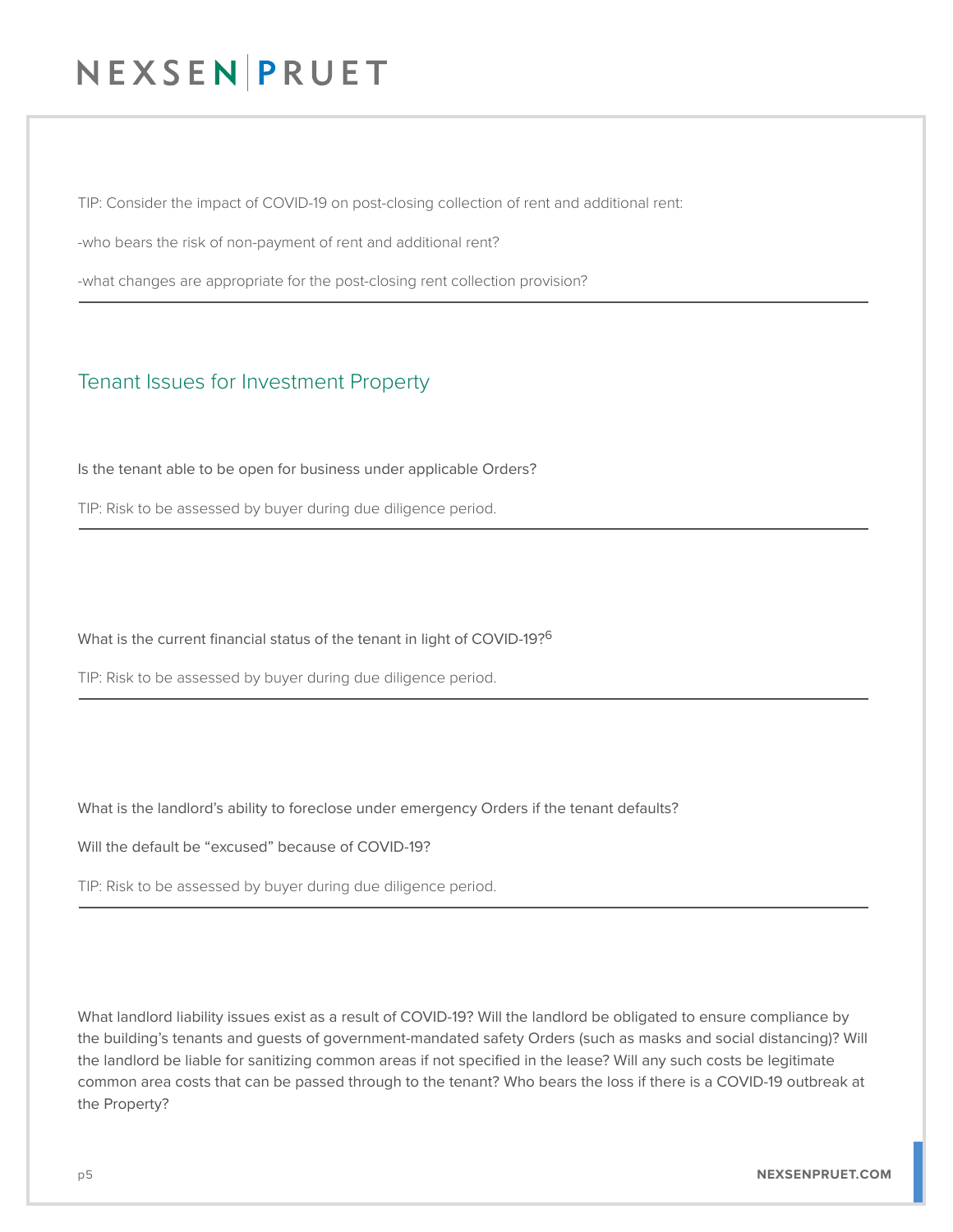TIP: Risk to be assessed by buyer (as to buyer being the future landlord) during due diligence period.

Going forward, all these same issues need to be addressed in drafting commercial leases, including whether the obligation to pay rent and additional rent remain due and payable notwithstanding forcemajeure events in general andCOVID-19 in particular.

### Due Diligence Topics

 $\overline{a}$ 

Will seller be able to produce the required seller deliverables on time?

TIP: Provide for extensions forCOVID-19 delays. L

Will buyer be able to conduct due diligence inspections within the deadline provided?

TIP: Provide for extensions forCOVID-19 delays.  $\overline{a}$ 

Title work:

(1) initial search: Is the applicable Register of Deeds, Tax Office and Clerk of Court open to the public for the title update?

Is there any lag in documents being recorded (either in person or online)?

Is there any local Registry issue impacting reliability of online records?

TIP: Provide for extensions for COVID-19 delays.<sup>7</sup>  $\overline{a}$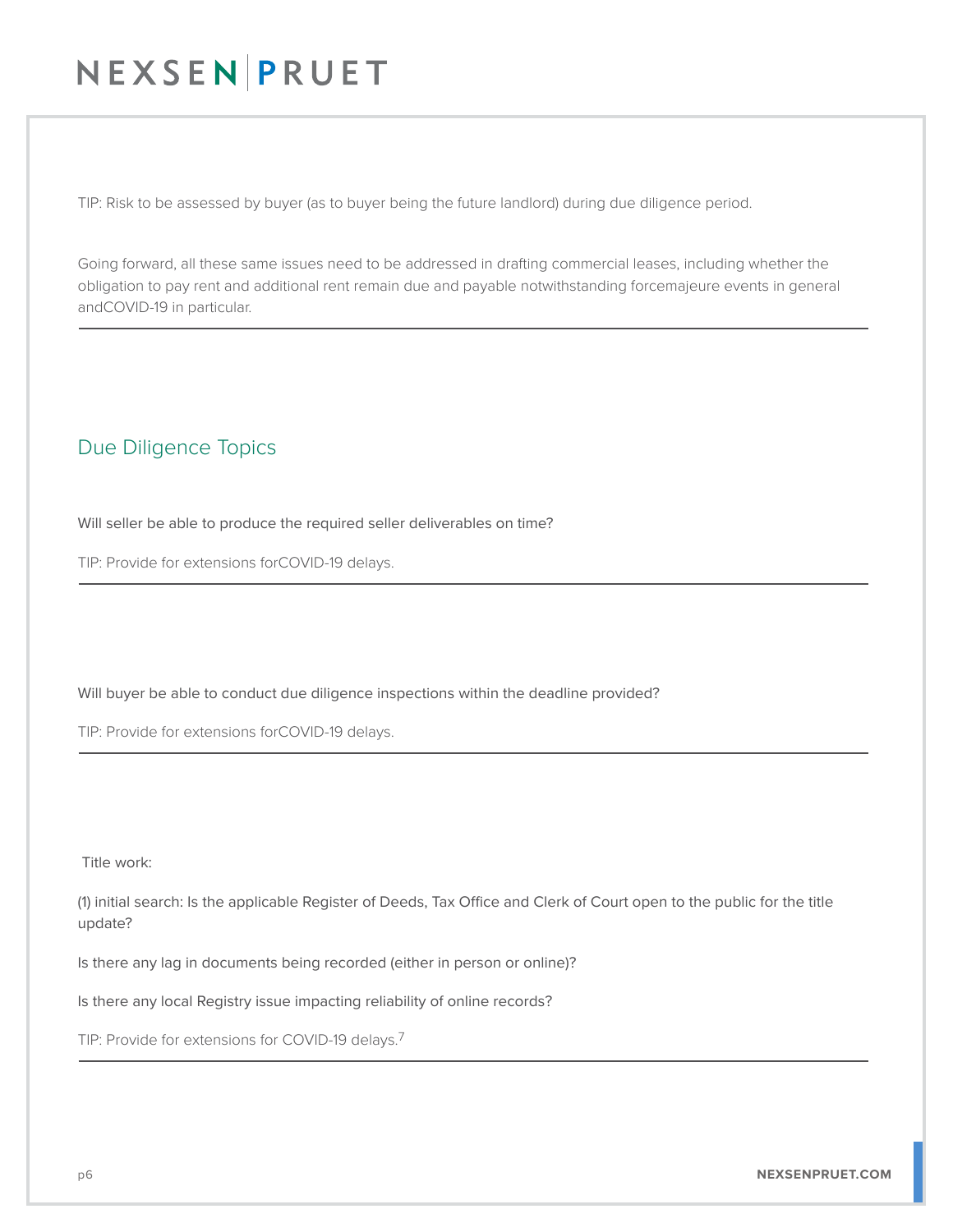Title work:

(2) impact on filings:

What is the impact of various court Orders extending filing deadlines?

What if a lien can't be filed on time (especially if it is apparent recent work was completed)?

What if a lis pendens with a Complaint can't be filed before a (known) disputed closing?

What about the expiration of the ten-year statute of limitations on a judgment that would otherwise have expired? Is it tolled for the period of time when a lawsuit can't be filed to extend the judgment lien?

TIP: Discuss with your client and your title insurance company. L

Due diligence inspections:

Will the buyer's vendors be available?

Will the buyer's vendors be willing to physically go onto the Property?

Will the seller let the buyer's vendors onto the Property (and if so, under what conditions)?

Seller may only want buyer to do a video inspection, but this may not be acceptable to the buyer. What if something is discovered after closing that was not discovered because due diligence was by video inspection?

What if there is an active COVID-19 outbreak on the Property during the due diligence period?

What if, after due diligence but before closing, the building itself is closed due to a COVID-19 Order?

TIP: Provide for extensions for COVID-19 delays. Add provisions for buyer's vendors to comply with applicable safety rules (mask, social distancing, etc.). Does the contract contemplate various scenarios involved with video inspections?  $\overline{a}$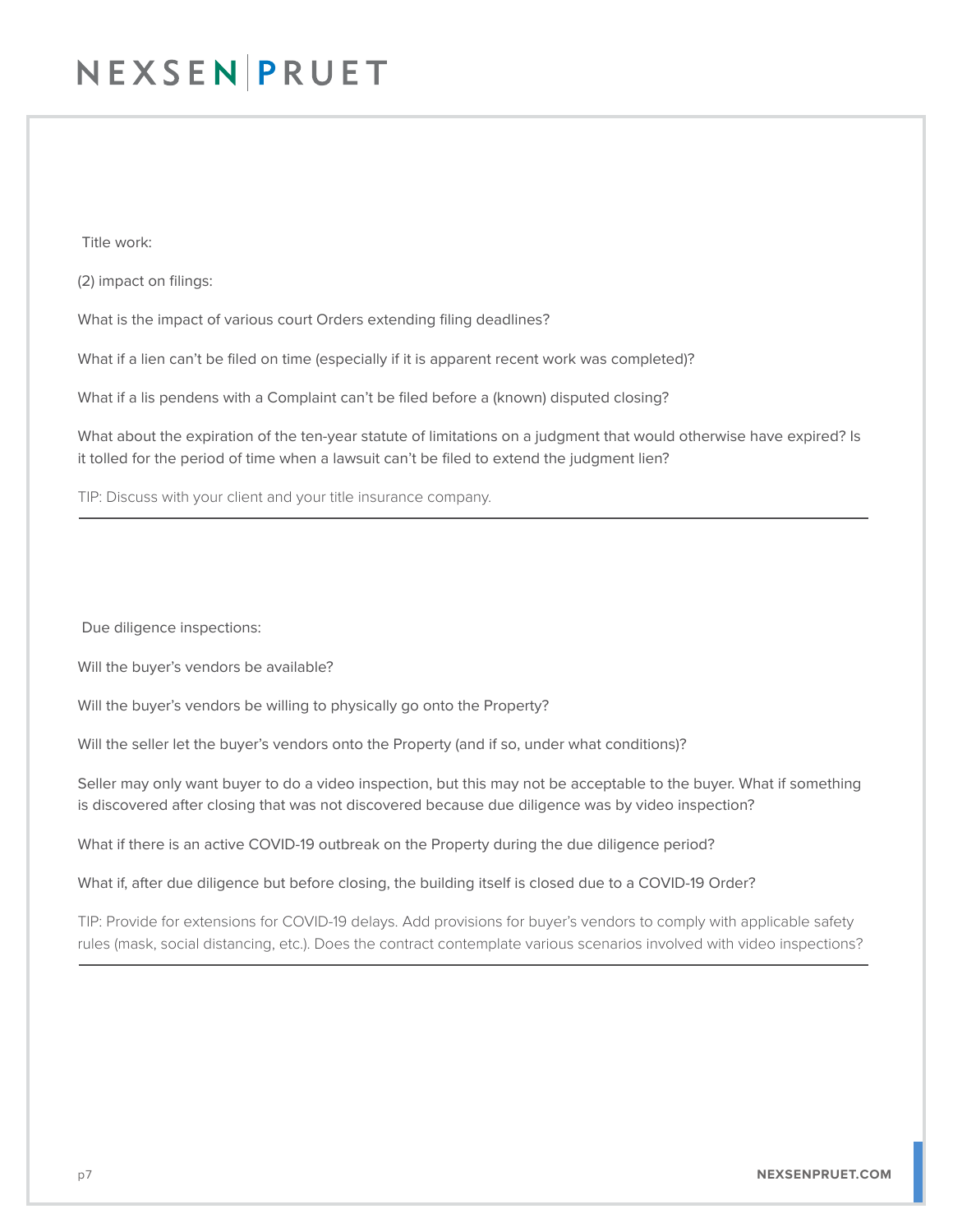Will buyer be able to process a re-zoning application, etc. within the deadlines set in the contract?

TIP: Provide for extensions forCOVID-19 delays by governmental agencies.  $\overline{a}$ 

Will buyer be able to negotiate applicable economic incentives without extraordinary delays by the governmental approval process? How are public hearings going to take place?

TIP: Provide for extensions forCOVID-19 delays by governmental agencies.  $\overline{a}$ 

What has been the impact of COVID-19 on the fair market value ("FMV") of the Property?

TIP: Going forward, buyers are on notice of the issue and can best be protected during the due diligence period.  $\overline{a}$ 

What will be the impact on buyer's ability to get the anticipated financing and what new loan conditions will be imposed by the lender?

TIP: Discuss with lender.  $\overline{a}$ 

What will be the impact of COVID-19 on buyer's ability to access common area (such as within an office park, a shopping center, etc.).

TIP: Risk to be assessed by buyer during due diligence period. Consider extension of closing until common areas have re-opened or consider buyer's right to terminate.  $\overline{a}$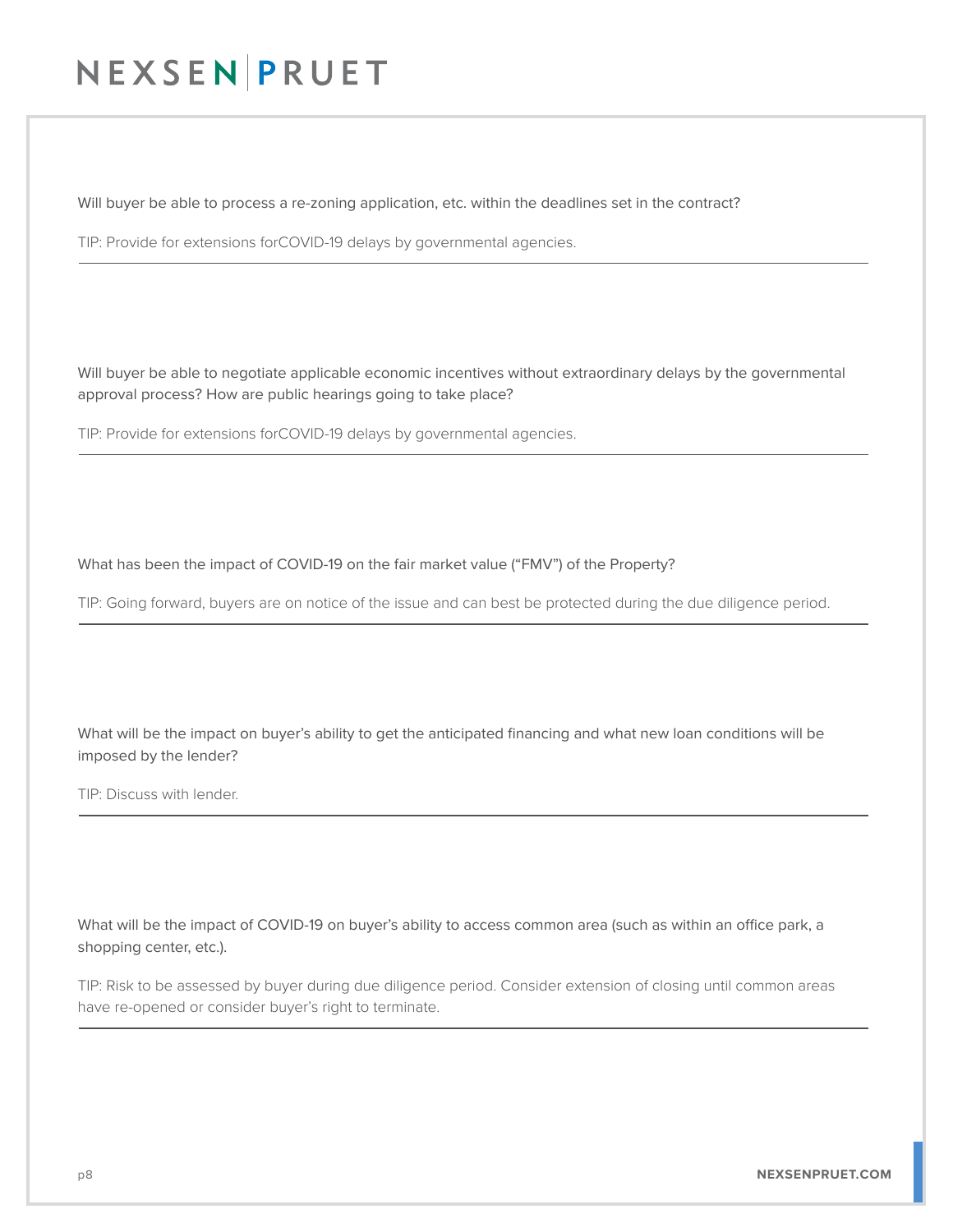What will be the impact of the closing deadline if, during the due diligence period, there is a diagnosis of COVID-19 that impacts the use of the Property?

TIP: Risk to be assessed by buyer during due diligence period. Consider obligating seller to sanitize the building/ common areas at seller's expense prior to closing.  $\overline{a}$ 

### Construction topics:

Which party bears the risk for changes in costs and inability to obtain labor and/or materials?

What if a contractor/subcontractor cannot get necessary access?

TIP: Construction contracts typically have heavily negotiated forcemajeure provisions; however, additionalCOVID-19 risks should be addressed.  $\overline{a}$ 

### Loan document topics:8

What if the lender cannot complete its typical audit of a property?

TIP: The lender may require a certificate from borrower.<sup>9</sup> L

What COVID-19 terms will the lender customize in its standard loan documents to address borrower's COVID-19 concerns, such as:

-financial covenants?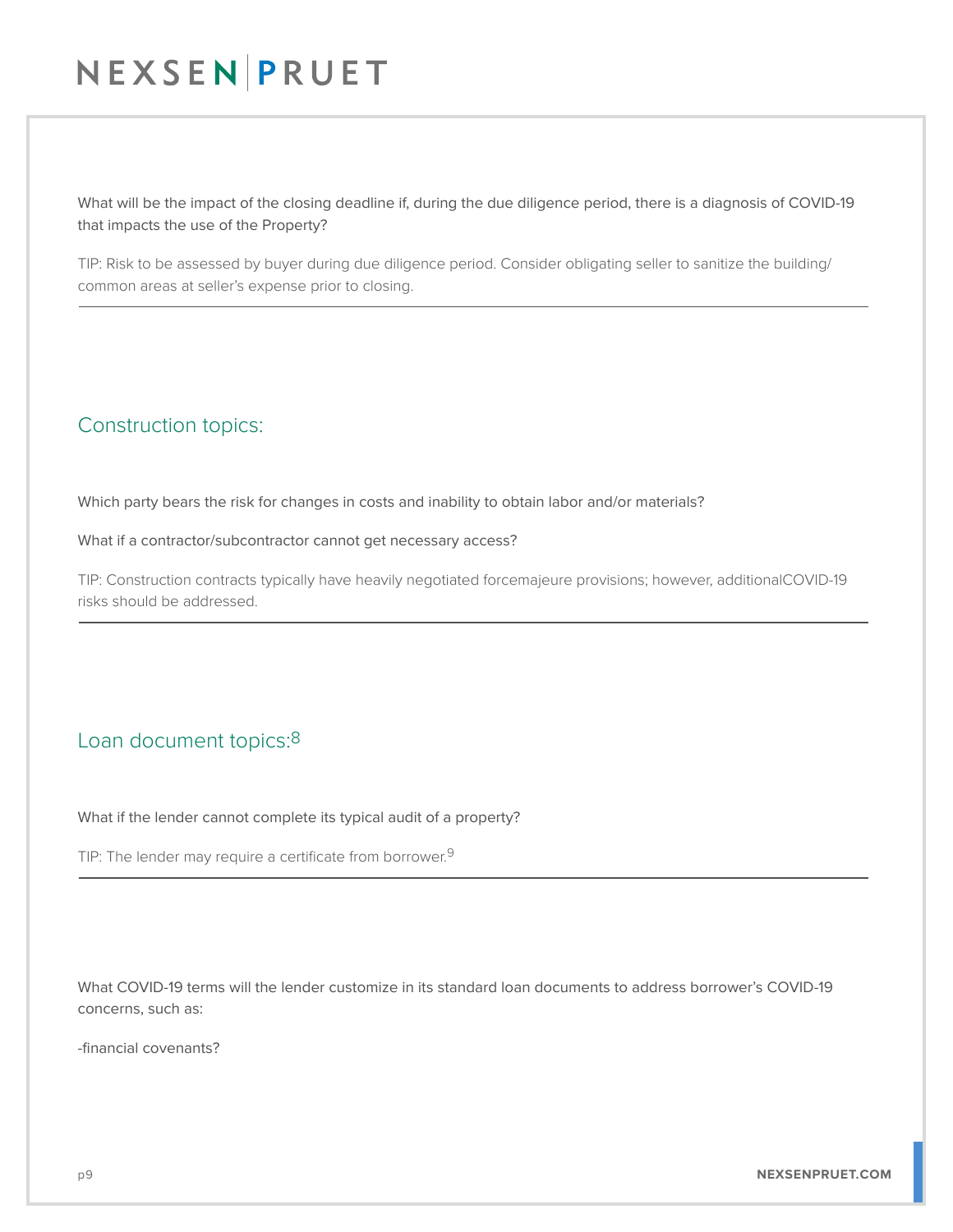-material adverse change?

-lender "deemed insecure"?

-other terms?

TIP: Negotiate a custom addendum to address deal-specificCOVID-19 concerns. L

What COVID-19 terms will the lender customize in its standard documents to address borrower's COVID-19 concerns with respect to borrower's tenants, such as:

-continuity of operations in light of "stay at home" Orders and Orders designating phased-in re-openings of certain businesses?

-tenant financial conditions?

-waiver of lender consent to amendment to leases by landlord to help tenant stay afloat during pandemic?

-other terms?

TIP: Negotiate a custom addendum to address deal-specific COVID-19 concerns. L

### Closing Topics

#### Will all commercial closings be by escrow?

TIP: Plan on an escrow closing with emergency video notarization if necessary. Address anyCOVID-19 issues in closing escrow letter. L

What are the notary issues?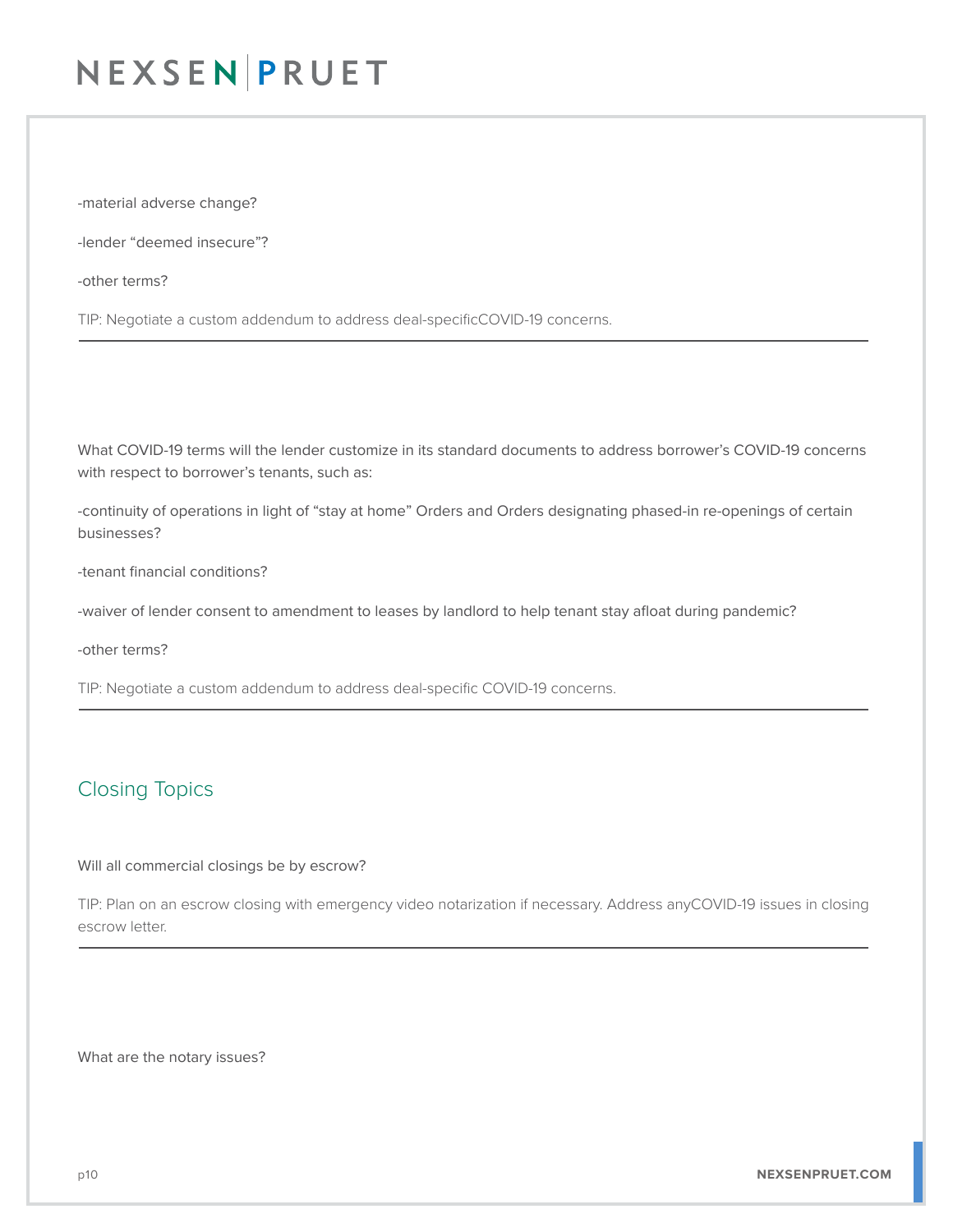TIP: See NCGS 10B-3, 10B-10 and 10B-25 for temporary "emergency video notarization" procedures (originally set to expire by August 1, 2020 and now extended through March 1, 2021). Be sure to consider whether an out of state party has emergency video notarization available in that party's home state. NCGS 47-2 (honoring "sister state" notary provisions) should continue to apply to lawful out of state notaries. Verify any notary concerns with buyer's lender and title insurance company.  $\overline{a}$ 

Title work: updating title and recording:

TIP: Provide for extension for COVID-19 delays and possibly a right to terminate.<sup>10</sup> L

Is the applicable Register of Deeds, Tax Office and Clerk of Court open to the public for the title update?

Is there any lag in documents being recorded (either in person or online)?

Is there any local Registry issue impacting reliability of online records?

Does the inability to record by the deadline in the contract cause a breach? Does it depend upon whether there is a "time is of the essence" clause?

TIP: Discuss with your title insurance company what title insurance solutions are available, including GAP coverage.<sup>11</sup> L

What if a necessary party to the closing is diagnosed with COVID-19? Consider the difference between the party being in quarantine and the party being hospitalized.

TIP: Address concerns in purchase contract.<sup>12</sup> L

The North Carolina State Bar has issued some guidance for attorneys to satisfy professional responsibilities during the pandemic. See two alerts issued April 6, 2020: (1) "Professional Responsibility in a Pandemic" and (2) "COVID-19 and Related Practice Concerns for Real Property Closings and Notarization of Documents."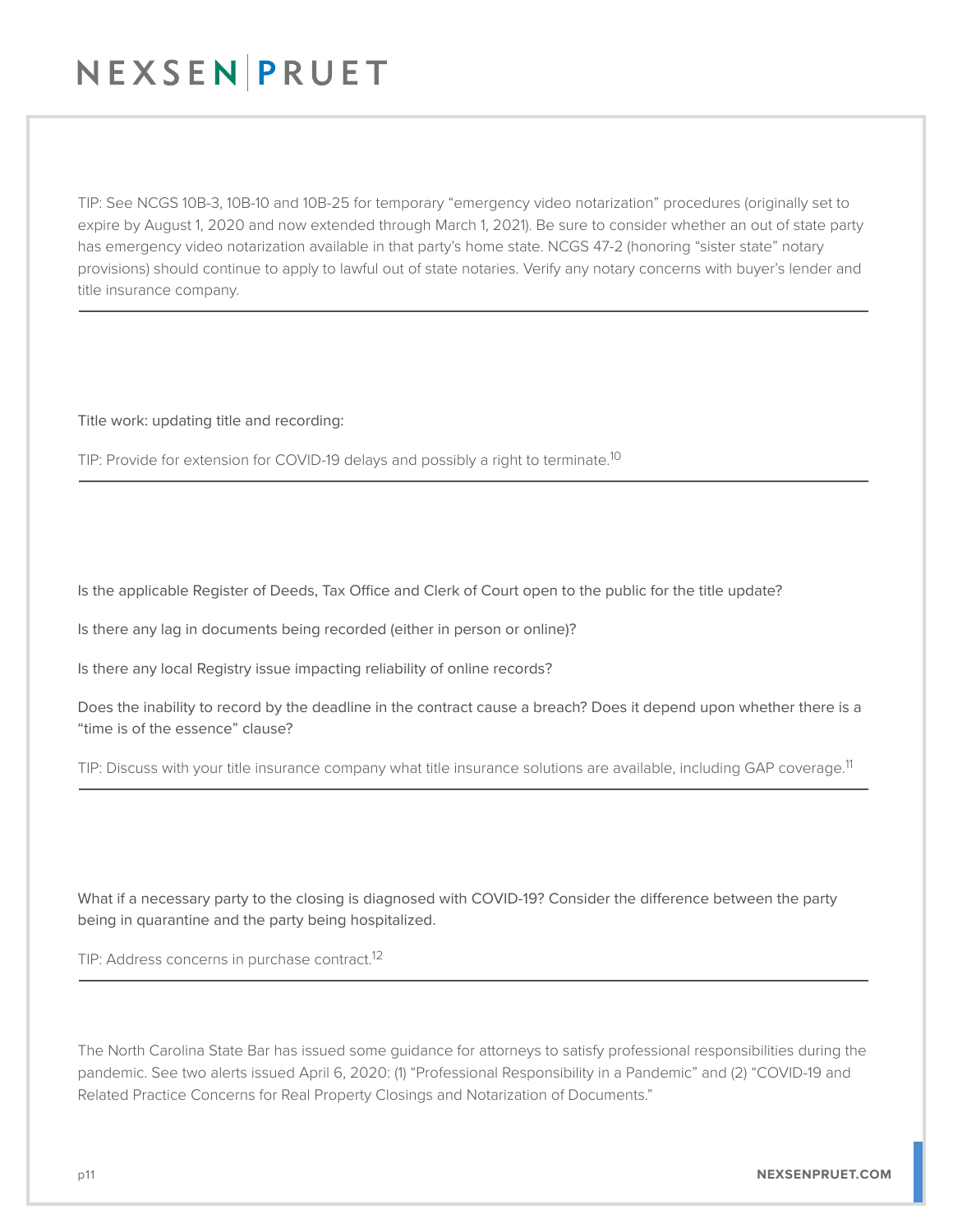$\overline{a}$ 

[1] In the contract provisions dealing with default and cure, consider the following provision: "If the default is inability to perform because of Coronavirus/COVID-19, the party adversely impacted shall be entitled to a reasonable period of time, beyond the [stated] cure period, to cure the default.

[2] Consider the following: "Each party agrees that time is of the essence with respect to all deadlines provided herein, provided, however, if a deadline is missed because of Coronavirus/COVID-19, the deadline shall be extended a reasonable time."

[3] For example, as a condition precedent to closing, add: "The applicable Register of Deeds, Tax Office and/or Clerk of Court are open for business as usual with no limitations impacting the public, such as closure caused by Coronavirus/COVID-19."

[4] Although beyond the scope of this article, there are already many cases and articles on the impact of business interruption insurance on COVID-19 losses.

[5] See Zhang v. Paris Baguette Family, Inc., No. 507099/2020, 2020 WL 3060880 (N.Y. Sup. Ct. June 08, 2020), which strictly enforced a forum selection clause in a Franchise Agreement. The Court concluded "[w]hile the COVID-19 pandemic has presented challenging circumstances for litigants, the parties remain constrained by the express provisions of the Franchise Agreement to which they agreed upon."

[6] See In re Hitz Restaurant Group (2020 Bankr. (N.D. Ill. June 2, 2020))("The Court therefore rejects Creditor's three arguments and concludes that the force majeure clause partially excuses Debtor's obligation to pay rent for April, May, and June 2020. Nevertheless, Debtor is not off the hook entirely. Governor Pritzker's executive order did not prohibit Debtor from performing carry-out, curbside pick-up, and delivery services…The Court therefore holds that Debtor's obligation to pay rent is reduced in proportion to its reduced ability to generate revenue due to the executive order.")

[7] After a traditional due diligence paragraph calling for buyer to deliver a title objection letter by a stated deadline, consider adding: "provided, however, that in the event of delay in buyer's delivery of a title objection letter to seller by [the applicable deadline] resulting from the impact of Coronavirus/COVID-19 (such as the closure of the applicable Register of Deeds, Tax Office and/or Clerk of Court), buyer shall be entitled to deliver the title objection letter as soon